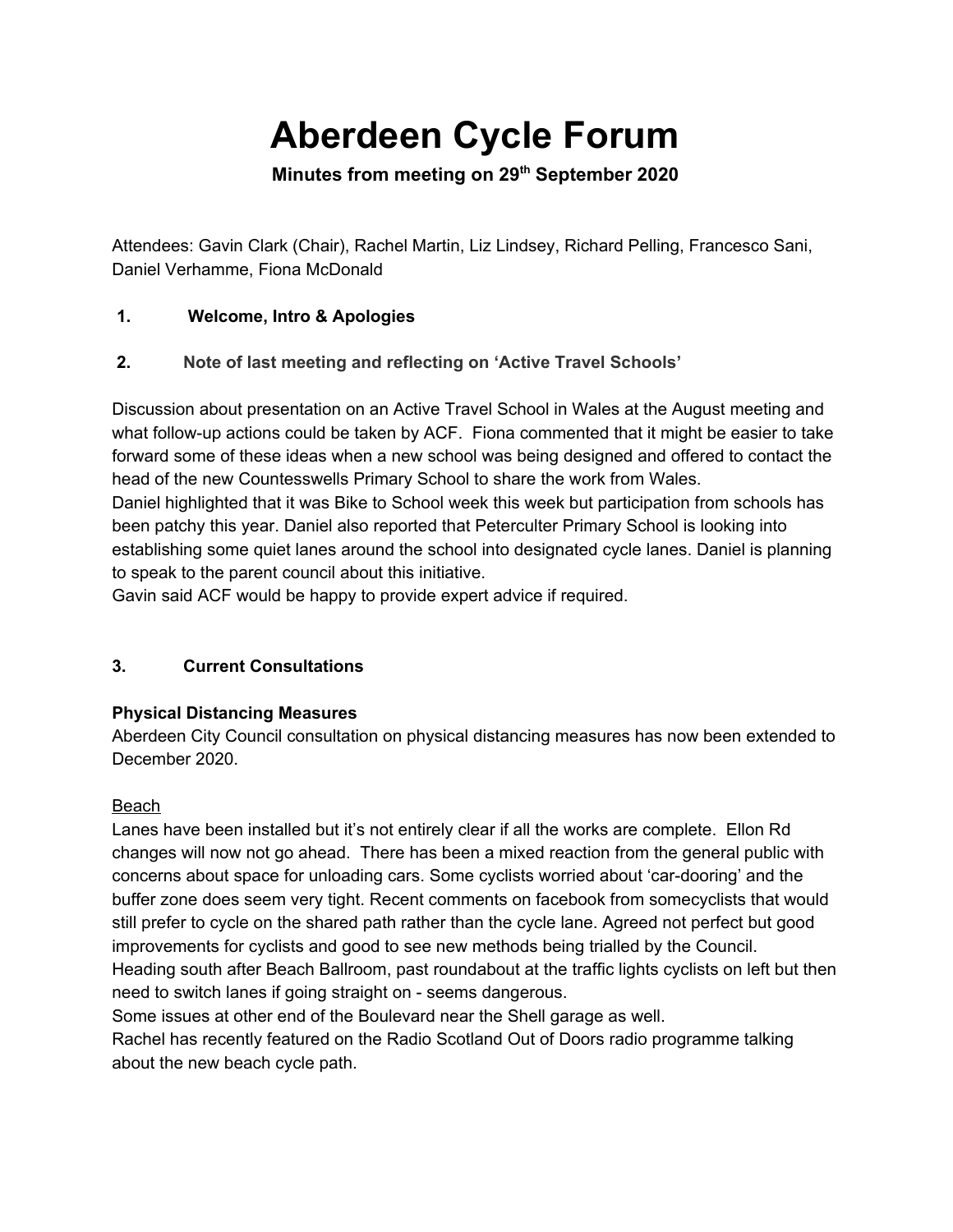#### Hazlehead Active Travel Corridor

Liz has been in contact with her councillor Martin Greig but he had not been able to find out any more details about what was happening in this area. Major disruption at Springfield Rd/Queens Rd junction may have prevented works?

### North Deeside Road Active Travel Corridor

No consultation appeared.

#### **Low Emission Zone (LEZ) in Aberdeen City Centre** (ACC)

Gavin summarised the 4 options - each with a sub option to include/exclude Denburn underpass Largest one felt not to be very ambitious. Richard thinks the LEZ is key to achieve better cycling in the city. Clean air means people happier to cycle.

Agreed Denburn dual carriageway needs to be included.

More detailed report on the ACC website. Summary report available. Criteria for different classes of vehicles explained but generally the dirtiest vehicles will be kept out of the centre. Richard said that he had been consulted on the London LEZ - the fines of £250/day were still more cost-effective for businesses to pay than to refit or upgrade their vehicles.

Physical distancing measures of Union St have unfortunately caused more congestion and therefore the pollution is worse at present. Agreed most of the pollution in Union St is from buses. In North Aberdeenshire there are a lot of hybrid buses being used. The LEZ should improve this although it was acknowledged that it is going to be a tough time for bus companies. ACC is investing in the hydrogen fleet which will help.

Rachel and Richard agreed to draft a response from ACF.

#### **Draft Active Travel Action Plan**

Rachel thought that the report contained some good graphics and messages and was pleased that some new roads are mentioned for improvement eg King St. Gavin thought that 'improvements' were not necessarily for active travel users but for all road users and generally thought that the council's delivery on past plans was very poor. Consultation closes on 11th October.

Gavin to draft a response and share with interested members for comment.

#### **A944 corridor – City centre to Westhill (inc Queens Rd)**

Route from Westhill - Langstracht – Westburn as far as Mount Hoolie – Castlegate – Union St – Queen St – Westhill

Gavin thought the consultants had done a good job taking on board points raised by ACF in the past. NESTRANs are also looking at A944 corridor in parallel.

Francesco volunteered to comment on some of the consultations and then left the meeting.

Recent improvements include tarmacking across the short cut route at the roundabout and adding an extra set of traffic lights?

#### **NESTRANs 2040**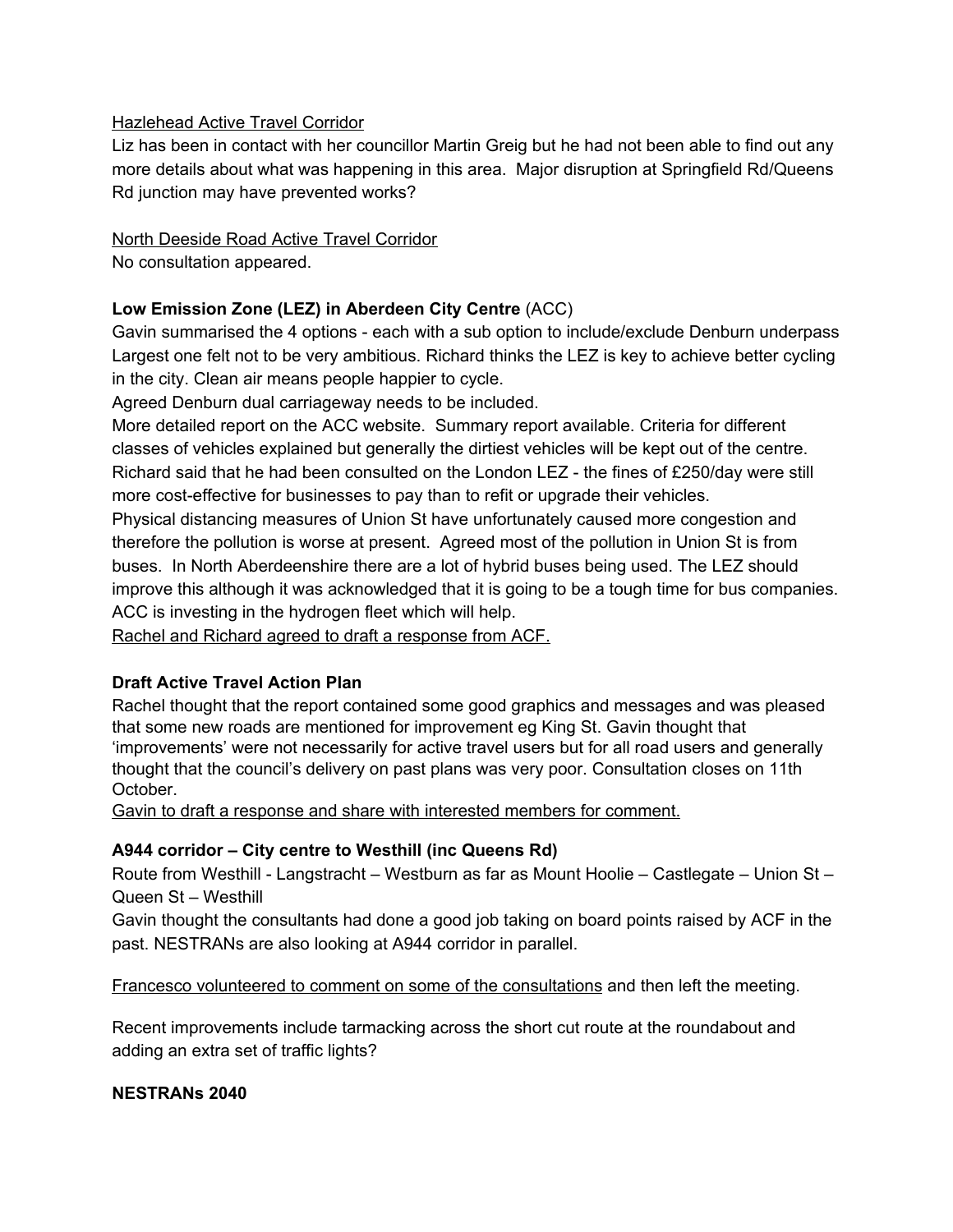Felt to be a very large & difficult consultation to respond to.

Discussed the fact that lower speed limits on minor rural roads seem to be a lost opportunity. Questionable impact of NESTRANs 'Get about' campaign.

NESTRANs is felt by some to be very dominated by hauliers and bus companies but on the plus side they do have a Cycling Officer and Gavin highlighted that Colin Allanach is now on the Board and Cllr Sandra MacDonald is now the Chair.

# **5. Cycle Lessons and Dr Bike Events**

Rachel reported that the first set of cycle lessons in August at Duthie Park had been very successful – 1 for beginners then 1 for refreshers. Then further sessions had been held at Hazlehead and repeated at Duthie Park. All except first session had been fully booked (4 in each class)

All participants had been asked to complete a survey and comments had been very positive. Some commented that one lesson was not really enough for beginners although some had booked more than one session.

Adventure Aberdeen can run another 2 sessions this month - planning for Sat 17<sup>th</sup> Oct at Hazlehead and Sat 31<sup>st</sup> at Duthie Park.

Gavin & Rachel who had supported the lessons said it had also been a good opportunity to promote cycling with the general public. Liz volunteered to attend to support the event on  $17<sup>th</sup>$ Oct; Rachel happy to attend on 31<sup>st</sup> Oct but others welcome.

Dr Bike sessions had been well used every time.

Agreed these will be the last sessions this year as the winter would not be an ideal time and Rachel has found it time consuming to organise.

# **6. Other Campaigns and Events**

Rachel has explored options for buffs/snoods (neck gaiters) which can double as a face mask, and bells. Agreement for Rachel to order snoods which will also come from the Paths for All and crowdfunding. Bells warrant further investigation before we commit, and it could be part of a mini-campaign in the spring, handing out free bells such as on the Deeside Way.

Discussing potential cycling lessons for kids in the future – Adventure Aberdeen do already offer some paid sessions.

# Walk, Cycle, Vote

Gavin attended a recent meeting (group linked to Pedal on Parliament and funded by Cycling UK) to talk about a strategy for Holyrood elections next year. What proportion of the transport budget should cyclists be asking for? Once their strategy has been agreed it should be useful